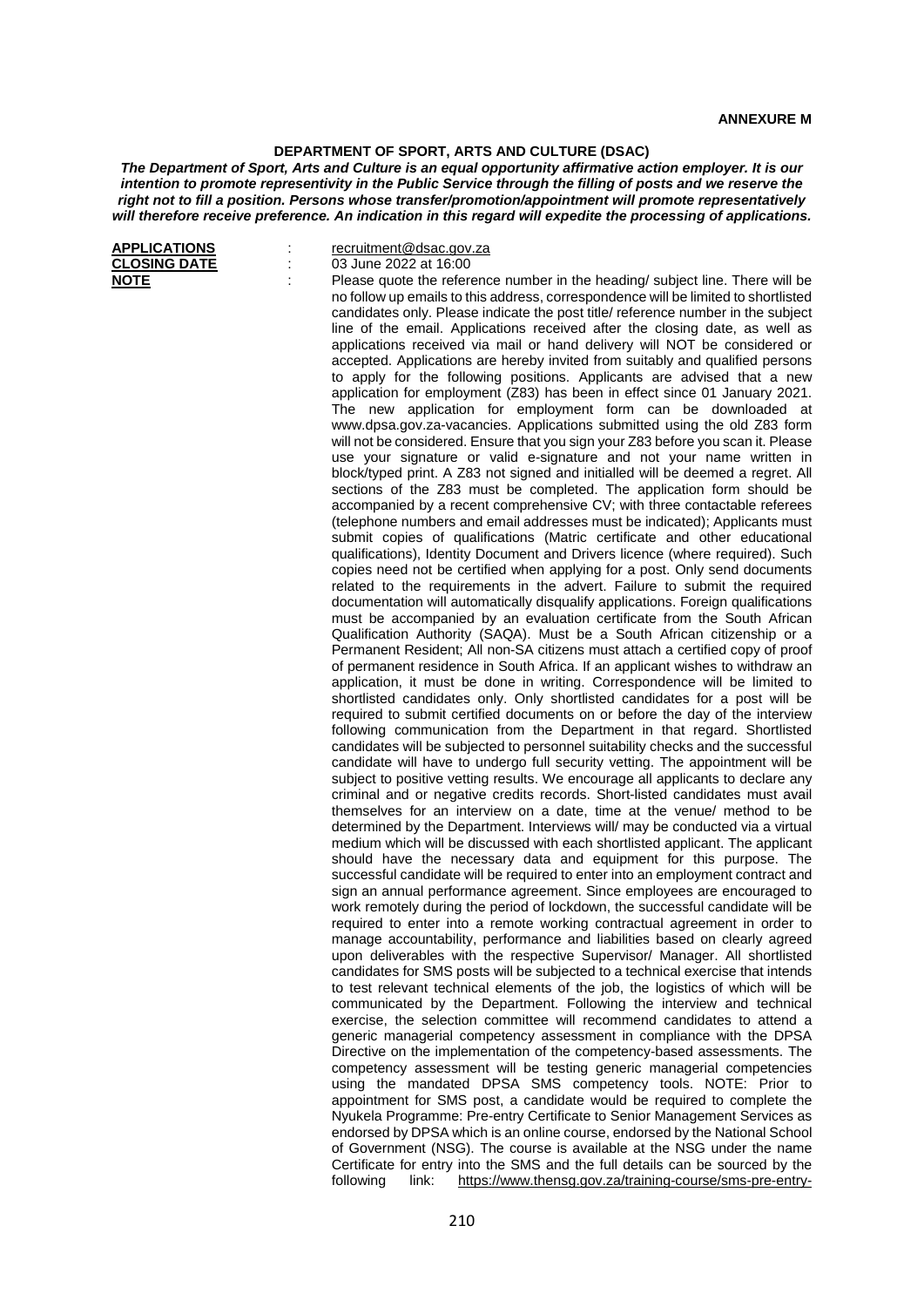[programme/.](https://www.thensg.gov.za/training-course/sms-pre-entry-programme/) The successful candidate will be required to enter into an employment contract and sign an annual performance agreement. Since employees are encouraged to work remotely during the period of lockdown, the successful candidate will be required to enter into a remote working contractual agreement in order to manage accountability, performance and liabilities based on clearly agreed upon deliverables with the respective Supervisor/ Manager. If you have not been contacted within three months of the closing date of this advertisement, please accept that your application was unsuccessful. We thank all applicants for their interest. DSAC reserves the right not to make appointments. Employment Equity It is the Department's intention to promote equity (race, gender and disability) through the filling of this position with candidates whose transfer / promotion / appointment will promote representivity. Therefore, African Males, Coloured Males, Indian Males, Coloured Females and Indian Females and people with disabilities are encouraged to apply. **OTHER POSTS POST 18/214** : **DEPUTY DIRECTOR: PROJECT MANAGEMENT PRESIDENTIAL STIMULUS FUND REF NO: DSAC- 01/05/2022 (X2 POSTS)** (Fixed Term Contract Up To 31 March 2024 The purpose of this position is to project manage the Presidential Stimulus Fund and any other special projects as designated by DDG. **SALARY** : R744 255 per annum, (an all-inclusive remuneration salary package) consisting of a basic salary, State's contribution to the Government Employees Pension Fund (13% of basic salary) and a flexible portion that may be structured in terms of applicable rules Middle Management Services Guidelines)<br>Pretoria **CENTRE**<br>REQUIREMENTS An appropriate National Diploma or Degree in Business Public administration or related field. A postgraduate qualification especially in Project Management would be an added advantage; 3-5 years' experience in managing Special Projects/programme; Knowledge and understanding of Public Service Regulatory Framework; Knowledge and Understanding of all Departmental Legislations and Prescripts; Knowledge of all communication strategies and processes, Service delivery innovation; Client orientation and customer focus; People management and empowerment; Financial management; Program and project management; Change management; Communication; Knowledge management; Decision Making; Presentation skills; Problem solving and analysis; Business report writing; Influencing and networking; Planning and organizing; Interpersonal skills; Technical Skills: Commercial Skills; Computer literacy; Negotiation Skills. Additional requirements: Traveling and extended working hours may be required occasionally. **DUTIES Example 1** : Project management of the Presidential Stimulus Funding: Daily managing of the implementation of PESP Projects by the FIVE Implementing Entities;

Application of relevant Project Management tools to ensure efficient implementation of the PESP. Monitoring and Evaluation: Holding Technical and Strategic meetings with the five Implementing Entities; to ensure proper monitoring and evaluation of the projects. Report to the PMO and DG: Provide weekly and monthly Reports to the DDG; DG and the Presidential Monitoring Office. Conduct site visits: Verification of all submitted reports through site visits of funded projects and beneficiaries. Manage any other special projects as designated by DDG: Project manage other special projects as designated by DDG; in line with the Economic Recovery and Reconstruction Plan of the Branch. **ENQUIRIES** : Inquiries: Ms N Ngcama Tel No: (012) 441-3430

**POST 18/215** : **ADMINISTRATION OFFICER REF NO: DSAC-02/05/2022** (Fixed Term contract up to 31 March 2024) The purpose of this position is to provide an efficient and effective administrative support to the PMU. **SALARY** : R261 372 per annum, (an all-inclusive remuneration salary package)

consisting of a basic salary, State's contribution to the Government Employees Pension Fund (13% of basic salary) and a flexible portion that may be